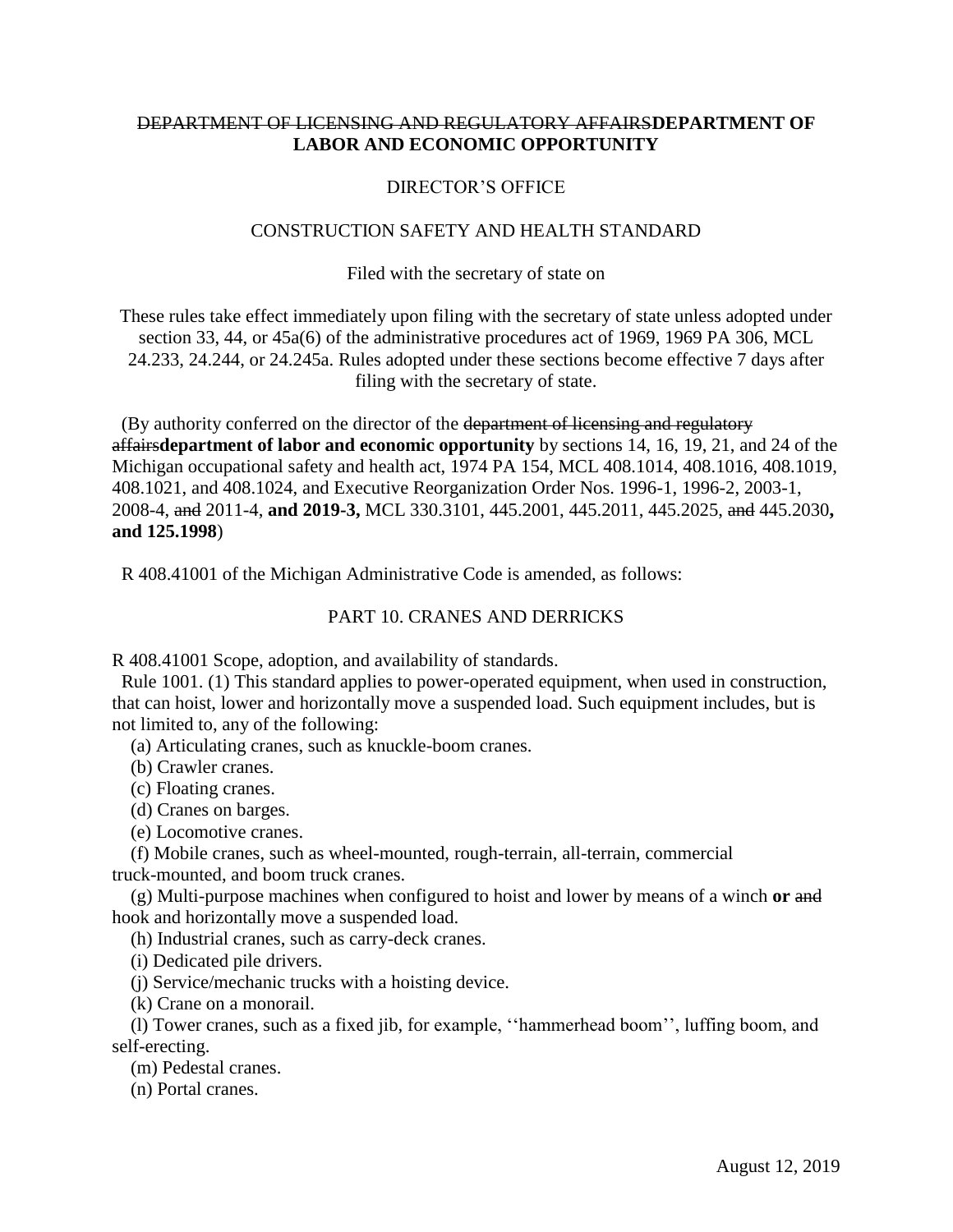(o) Overhead and gantry cranes.

(p) Straddle cranes.

(q) Sideboom cranes.

(r) Derricks.

 (s) Variations of equipment listed in subdivisions (a) to (r) of this subrule. Items listed in subrule (3) of this rule are excluded from the scope of this standard.

 (2) Attachments. This standard applies to equipment included in subrule (1) of this rule when used with attachments. These attachments, whether crane-attached or suspended, include, but are not limited to, any of the following:

(a) Hooks.

(b) Magnets.

(c) Grapples.

(d) Clamshell buckets.

(e) Orange peel buckets.

(f) Concrete buckets.

(g) Drag lines.

(h) Personnel platforms.

(i) Augers or drills.

(j) Pile driving equipment.

(3) Exclusions. This standard does not cover any of the following:

 (a) Machinery included in subrule (1) of this rule while it has been converted or adapted for a non-hoisting or lifting use. These conversions or adaptations include, but are not limited to, any of the following:

(i) Power shovels.

(ii) Excavators.

(iii) Concrete pumps.

 (b) The following machinery is excluded when used with chains, slings, or other rigging to lift suspended loads:

(i) Power shovels.

(ii) Excavators.

(iii) Wheel loaders.

(iv) Backhoes.

(v) Loader backhoes.

(vi) Track loaders.

(c) Automotive wreckers and tow trucks when used to clear wrecks and haul vehicles.

(d) Digger derricks when used for augering holes for poles carrying electric or

telecommunication lines, placing and removing the poles, and for handling associated materials to be installed on, or removed from, the poles. Digger derricks used in work subject to Construction Safety Standard Part 16. "Power Transmission and Distribution," must comply with General Industry Safety and Health Standard Part 86. "Electric Power Generation, Transmission, and Distribution." Digger derricks used in construction work for telecommunication service, as defined in and must comply with Construction Safety and Health Standard Part 30.

"Telecommunications for Construction."

 (e) Machinery originally designed as vehicle-mounted aerial devices for lifting personnel and self-propelled elevating work platforms.

(f) Telescopic or hydraulic gantry systems.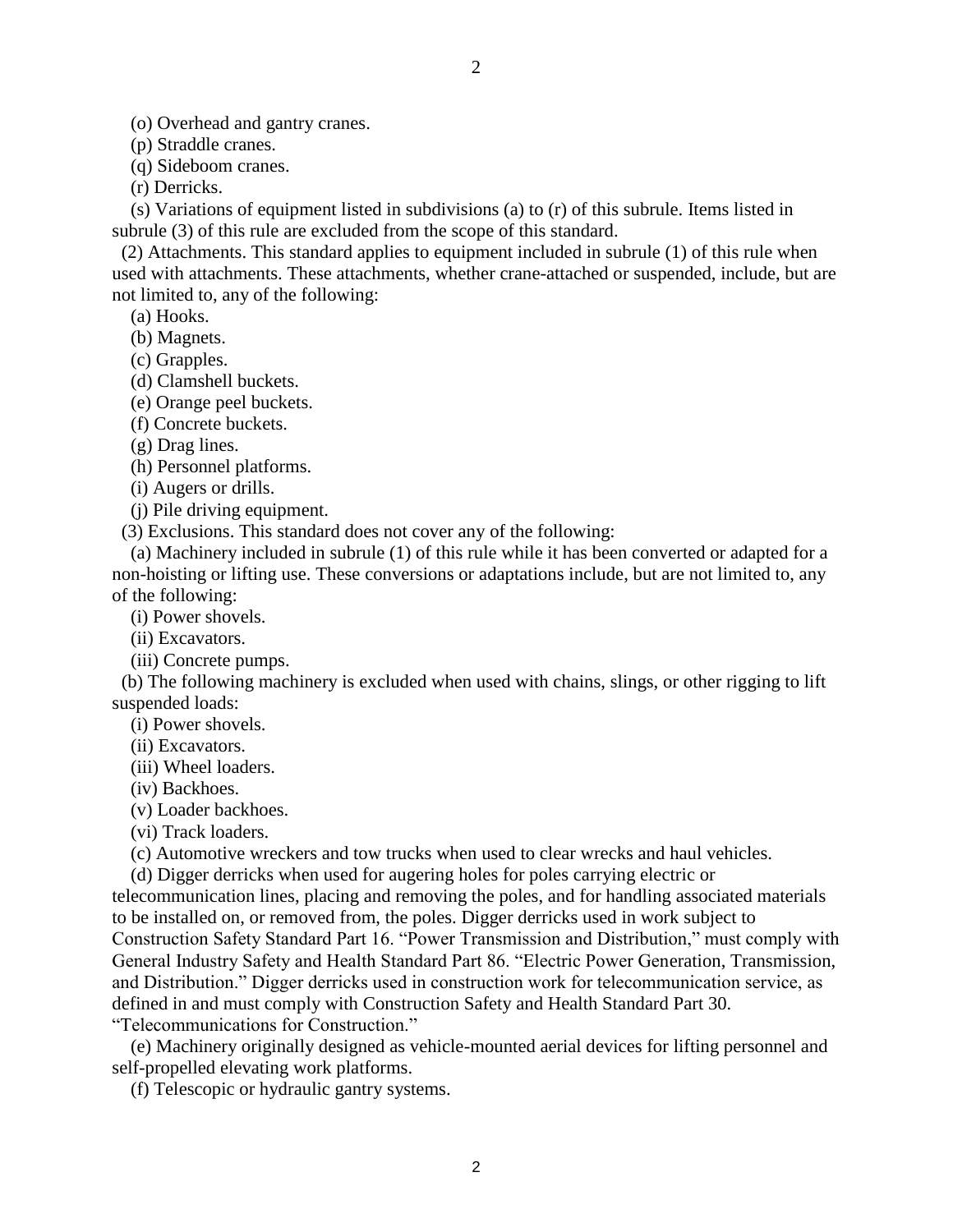3

(g) Stacker cranes.

 (h) Powered industrial trucks, for example, forklifts, except when configured to hoist and lower by means of a winch or hook and horizontally move a suspended load.

 (i) Mechanic's truck with a hoisting device when used in activities related to equipment maintenance and repair.

(j) Machinery that hoists by using a come-a-long or chainfall.

(k) Dedicated drilling rigs.

(l) Gin poles when used for the erection of communication towers.

(m) Tree trimming and tree removal work.

 (n) Anchor handling or dredge-related operations with a vessel or barge using an affixed A-frame.

(o) Roustabouts.

(p) Material delivery under the following conditions:

 (i) Articulating knuckle-boom truck cranes that deliver material to a construction site when used to transfer materials from the truck crane to the ground, without arranging the materials in a particular sequence for hoisting.

 (ii) Articulating or knuckle-boom truck cranes that deliver material to a construction site when the crane is used to transfer building supply sheet goods or building supply packaged materials from the truck crane onto a structure, using a fork or cradle at the end of the boom, but only when the truck crane is equipped with a properly functioning automatic overload prevention device. These sheet goods or packaged materials include, but are not limited to: sheets of sheet rock, sheets of plywood, bags of cement, sheets or packages of roofing shingles, and rolls of roofing felt.

 (iii) The exclusion in this subdivision shall not apply when used under any of the following circumstances:

 (A) The articulating or knuckle-boom crane is used to hold, support, or stabilize the material to facilitate a construction activity, such as holding material in place while it is attached to the structure.

 (B) The material being handled by the articulating knuckle-boom crane is a prefabricated component. Prefabricated components include, but are not limited to, precast concrete members or panels, roof trusses constructed of wood, cold formed metal, steel, or other materials, prefabricated building sections such as, but not limited to, floor panels, wall panels, roof panels, roof structures, or similar items.

 (C) The material being handled by the crane is a structural steel member, for example, steel joists, beams, columns, bundled or unbundled steel decking, or a component of a systems-engineered metal building, as defined in Construction Safety Standard Part 26. "Steel Erection."

(D) The activity is not specifically excluded under 29 CFR  $1926.1400(c)(17)(i)$  and (ii).

 (4) All sections of 29 CFR part 1926 subpart CC apply to the equipment covered by this standard unless specified otherwise.

 (5) The duties of controlling entities under this standard include, but are not limited to, the duties specified in 29 CFR 1926.1402(c) and (e) and 1926.1424(b).

 (6) Where provisions of this standard direct an operator, crewmember, or other employee to take certain actions, the employer must establish effective communication to the relevant persons, and enforce work rules to ensure compliance with such provisions.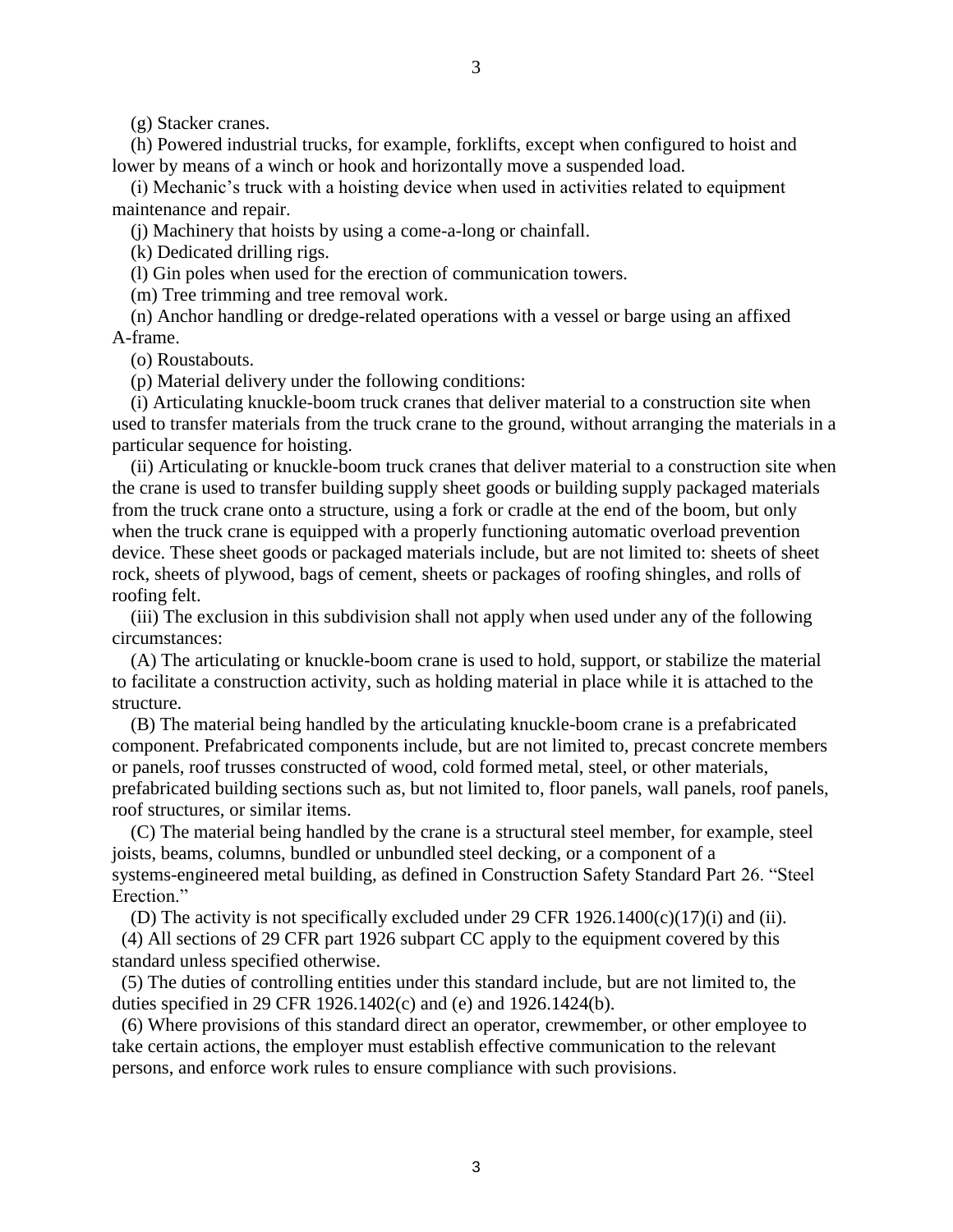(7) For work covered by Construction Safety Standard Part 16. "Power Transmission and Distribution," in compliance with General Industry Safety and Health Standard Part 86. "Electric Power Generation, Transmission, and Distribution" is deemed in compliance with 29 CFR 1926.1407 to 1926.1411.

 (8) 29 CFR 1926.1402 does not apply to cranes designed for use on railroad tracks, when used on railroad tracks that are part of the general railroad system of transportation that is regulated under the Federal Railroad Administration under 49 CFR part 213, and that comply with applicable Federal Railroad Administration requirements. See 29 CFR 1926.1402(f).

 (9) The following federal Occupational Safety and Health Administration (OSHA) regulations are adopted by reference in these rules:

 (a) 29 CFR part 1926, subpart CC "Cranes and Derricks in Construction," 29 CFR 1926.1400 to 1926.1442, as amended November 9, 2017, except 29 CFR 1926.1400 $(c)(16)$  is not adopted. **adopted, and as specified in subrules (e) and (f) of this rule.**

 (b) 29 CFR part 1926, subpart CC, appendix A "Standard Hand Signals," as amended August 9, 2010.

 (c) 29 CFR part 1926, subpart CC, appendix B "Assembly/Disassembly--Sample Procedures for Minimizing the Risk of Unintended Dangerous Boom Movement," as amended August 9, 2010.

 (d) 29 CFR part 1926, subpart CC, appendix C "Operator Certification--Written Examination--Technical Knowledge Criteria," as amended August 9, 2010.

# **(e) 29 CFR 1926.1427 "Operator training, certification, and evaluation," as amended November 9, 2018.**

 **(f) 29 CFR 1926.1430 "Training," as amended November 9, 2018.**

 (10) A reference to 29 CFR 1926.251 means Construction Safety Standard Part 8. "Handling and Storage of Materials."

 (11) A reference to 29 CFR 1926.959 and 1926.960 means Construction Safety Standard Part 16. "Power Transmission and Distribution."

 (12) A reference to 29 CFR part 1926, subpart R means Construction Safety Standard Part 26. "Steel Erection," and Construction Safety Standard Part 28. "Personnel Hoisting in Steel Erection."

 (13) A reference to 29 CFR 1926.500 and 1926.502 means Construction Safety Standard Part 45. "Fall Protection."

 (14) A reference to 29 CFR 1926.106 means Construction Safety and Health Standard Part 6. "Personal Protective Equipment."

 (15) A reference to 29 CFR 1910.268 means Construction Safety and Health Standard Part 30. "Telecommunications for Construction."

 (16) A reference to 29 CFR 1910.179 means General Industry Safety and Health Standard Part 18. "Overhead and Gantry Cranes."

 (17) A reference to 29 CFR 1910.147 means General Industry Safety and Health Standard Part 86. "Electric Power Generation, Transmission, and Distribution."

 (18) The adopted federal regulations have the same force and effect as a rule promulgated under the Michigan occupational safety and health act, 1974 PA 154, MCL 408.1001 to 408.1094.

 (19) The OSHA regulations adopted in these rules are available from the United States Department of Labor, Occupational Safety and Health Administration website, www.osha.gov, at no charge, as of the time of adoption of these rules.